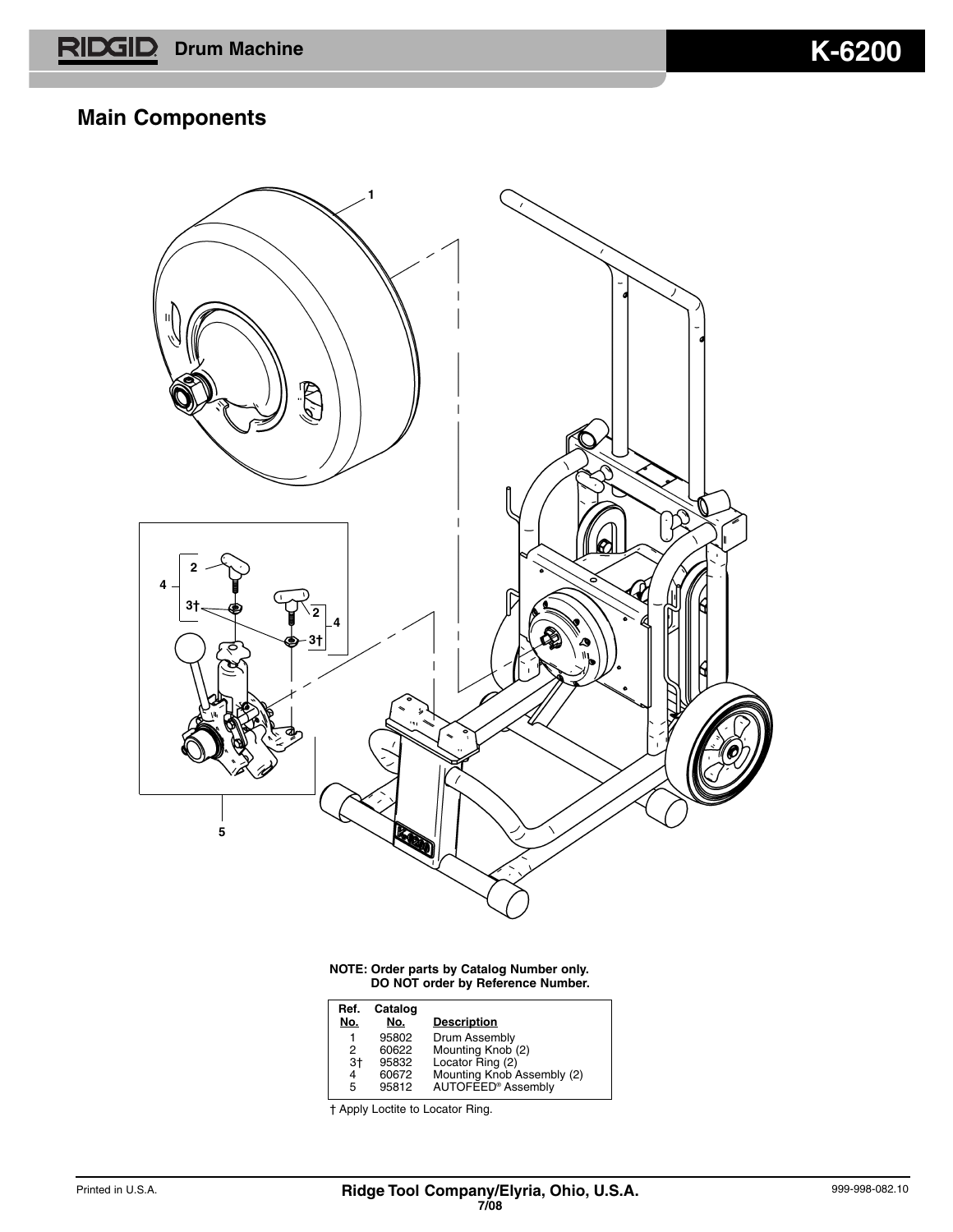# **Standard Drum Components**



#### **NOTE: Order parts by Catalog Number only. DO NOT order by Reference Number.**

| Ref.<br>No. | Catalog<br>No. | <b>Description</b>                    | Ref.<br>No. | Catalog<br>No. | <b>Description</b>                                 |
|-------------|----------------|---------------------------------------|-------------|----------------|----------------------------------------------------|
|             | 95802          | Drum Assembly                         | 11          | 95662          | Drum                                               |
|             | 44122          | Pigtail                               | 12          | 35005          | Washer, Flat 5/16"                                 |
| 2           | 64042          | <b>Retaining Clip</b>                 | 13          | 60515          | Screw, Hex Head $5/16''$ - 18 x 1 $1/4''$          |
| 3           | 95692          | <b>Bearing Block</b>                  | 14          | 95667          | Drum Support                                       |
| 4           | 89810          | Grease Fitting (2)                    | 15          | 61020          | Screw, Socket Head $\frac{5}{16}$ " - 18 x 1" (6)  |
| 5           | 95697          | <b>Retaining Ring</b>                 | 16          | 95837          | Washer, Lock $5/16''$ (3)                          |
| 6           | 95687          | Inner Drum                            | 17          | 32270          | Screw, $\frac{5}{16}$ " - 18 x $\frac{3}{4}$ " (3) |
|             | 95682          | Guide Tube                            | 18          | 95702          | <b>Clutch Assembly</b>                             |
| 8           | 95672          | Flange Bearing (2)                    | 19          | 44860          | <b>Retaining Clip</b>                              |
| 9           | 95677          | Guide Tube Shaft                      | 20          | 60552          | Drain Plug                                         |
| 10          | 27517          | Nut, Flange $\frac{5}{16}$ " - 18 (7) |             |                |                                                    |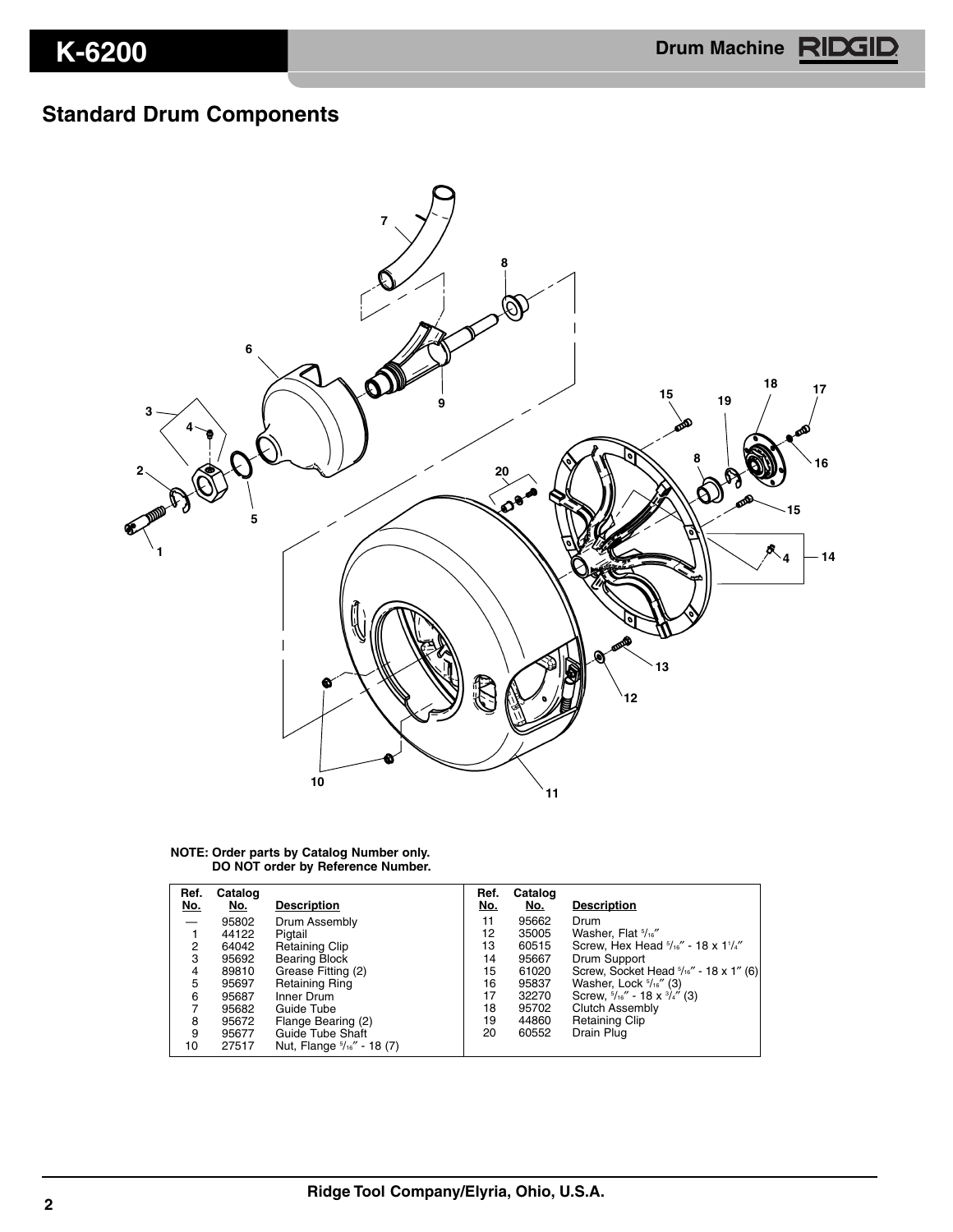**Drum Machine K-6200** RID GID

### **AUTOFEED®**



|  |  |  | NOTE: Order parts by Catalog Number only. |
|--|--|--|-------------------------------------------|
|  |  |  | DO NOT order by Reference Number.         |

| Ref.<br>No. | Catalog<br>No. | <b>Description</b>                      | Ref.<br>No. | Catalog<br>No. | <b>Description</b>                          |
|-------------|----------------|-----------------------------------------|-------------|----------------|---------------------------------------------|
|             | 95812          | AUTOFEED <sup>®</sup> Assembly          | 15          | 60717          | Bearing Spacer (3)                          |
|             | 60682          | Feed Knob                               | 16          | 68367          | Thrust Bearing Assembly (2)                 |
| 2           | 60692          | <b>Top Roller Housing</b>               | 17          | 60037          | Spacer (4)                                  |
| 3           | 60762          | Advance/Retrieve Label                  | 18          | 60727          | Stationary Roller Housing (2)               |
| 4           | 89810          | Grease Fitting (4)                      | 19          | 68372          | Spacer 0.235" (2)                           |
| 5           | 93475          | <b>Ball Holder</b>                      | 20          | 60722          | Stationary Roller Holder (2)                |
| 6           | 93375          | Spring                                  | 21          | 60752          | Roller Bearing (3)                          |
| 7           | 60622          | Mounting Knob (2)                       | 22          | 60747          | Front Support Plate                         |
| 8†          | 95832          | Locator Ring (2)                        | 23          | 60737          | Bolt $\frac{5}{16}$ - 18 x 3", Hex Head (6) |
| 9           | 60672          | Mounting Knob Assembly (2)              | 24          | 60742          | Actuator                                    |
| 10          | 32270          | Screw Socket Head 5/16" - 18 x 3/4" (2) | 25          | 44112          | Retaining Ring                              |
| 11          | 27517          | Lock Nut $\frac{5}{16}$ " - 18 (6)      | 26          | 93630          | Clutch Handle Assembly w/Knob               |
| 12          | 60707          | Movable Roller Holder                   | 27          | 59585          | Knob                                        |
| 13          | 60732          | Actuator Pin (6)                        | 28          | 60697          | <b>Return Spring</b>                        |
| 14          | 95632          | <b>Back Support Plate</b>               |             |                |                                             |

† Apply Loctite to Locator Ring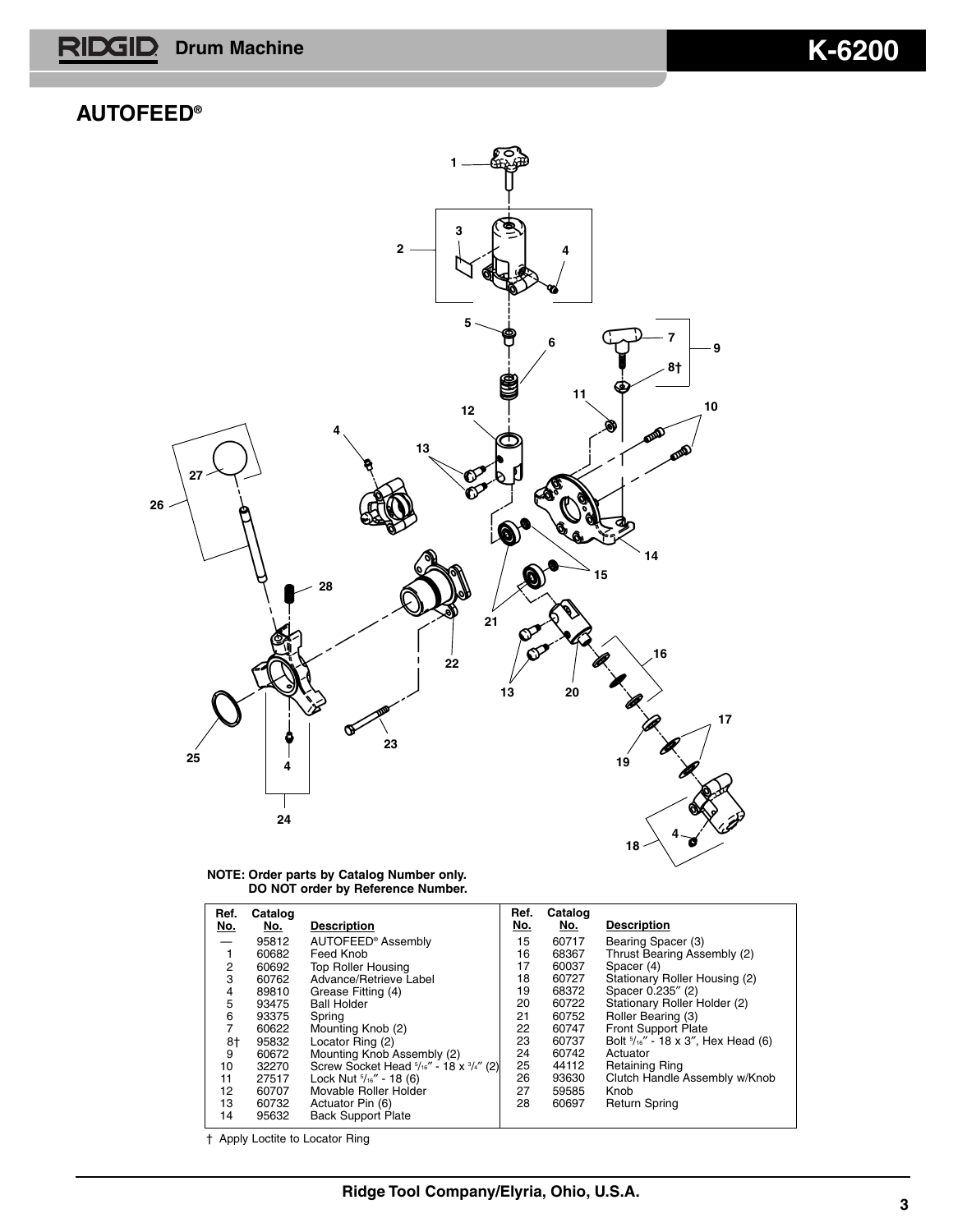### **Frame**



**NOTE: Order parts by Catalog Number only. DO NOT order by Reference Number.**

| Ref.<br>No. | Catalog<br>No. | <b>Description</b>                   | Ref.<br><u>No.</u> | Catalog<br>No. | <b>Description</b>                  |
|-------------|----------------|--------------------------------------|--------------------|----------------|-------------------------------------|
|             | 95657          | Handle                               | 12                 | 93325          | Wheel (2)                           |
| 2           | 37962          | Rubber Tip (2)                       | 13                 | 95642          | Axle                                |
| 3           | 44215          | Washer, Flat (2)                     | 14                 | 95647          | Stabilizer                          |
| 4           | 95867          | Pipe Leg (2)                         | 15                 | 23607          | End Cap (2)                         |
| 5           | 66027          | Square Plug (2)                      | 16                 | 60080          | Washer, Lock $5/16''$ (2)           |
| 6           | 68937          | Self-Tap Screw (2)                   | 17                 | 60820          | Screw, Hex Head 5/16" - 18 x 1" (2) |
|             | 60607          | Stairclimber (2)                     | 18                 | 95637          | Frame                               |
| 8           | 60020          | Bolt, Hex Head 1/2" - 13 x 11/4" (4) | 19                 | 95707          | Model Plate                         |
| 9           | 43942          | Washer, Lock $\frac{1}{2}$ (4)       | 20                 | 95652          | AUTOFEED <sup>®</sup> Support       |
| 10          | 43917          | Spring LH                            | 21                 | 43922          | Spring RH                           |
| 11          | 42580          | Retaining Ring (4)                   | 22                 | 60622          | Mounting Knob (2)                   |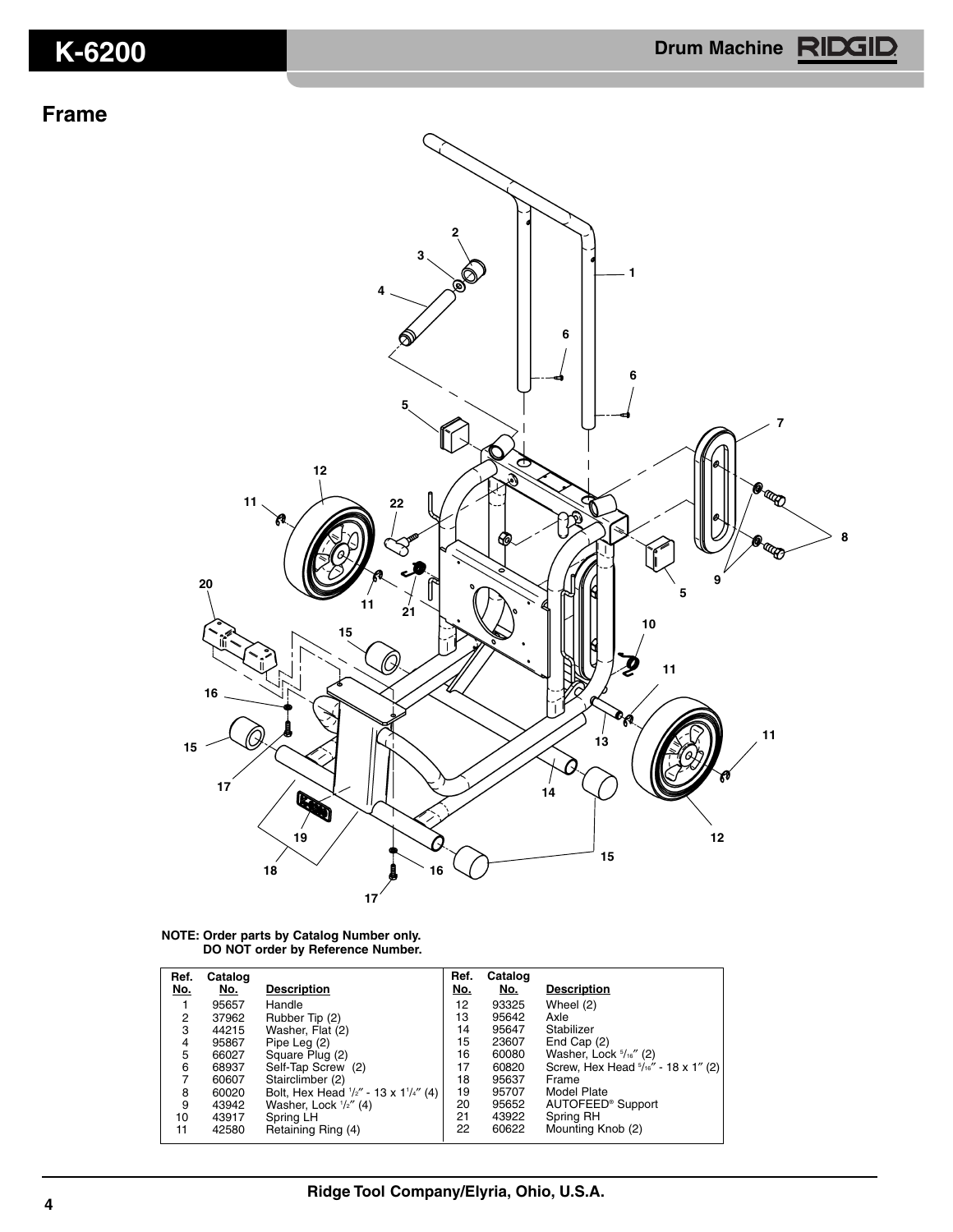# **Electrical Components**



**NOTE: Order parts by Catalog Number only. DO NOT order by Reference Number.**

| Ref.<br>No. | Catalog<br>No. | <b>Description</b>                        | Ref.<br>No. | Catalog<br>No. | <b>Description</b>           |
|-------------|----------------|-------------------------------------------|-------------|----------------|------------------------------|
|             | 27107          | Screw, Socket Head 5/16" - 18 x 21/2" (3) | 12          | 96265          | <b>Strain Relief</b>         |
| 2           | 95622          | Motor Gearbox Assembly                    | 13          | 66892          | Locking Ring                 |
| 3           | 32992          | Air Switch                                | 14          | 56252          | Switch                       |
| 4           | 68937          | Screw, Self-Tapping (5)                   | 15          | 80065          | Nut. $\frac{3}{4}$ " NPT     |
| 5           | 92627          | Motor Cover                               | 16          | 27517          | Nut, Flange 5/16" - 18 (3)   |
| 6           | 60767          | <b>Warning Decal</b>                      | 17          | 95842          | Jumper Wire Assembly         |
|             | 23687          | Forward-Off-Reverse Decal                 | 18          | 48072          | Quick Disconnect, Female (6) |
| 8           | 23507          | <b>Rubber Boot</b>                        | 19          | 44635          | Wire Nut                     |
| 9           | 61940          | Switch Guard                              | 20          | 60462          | Foot Switch                  |
| 10          | 23512          | <b>Rubber Washer</b>                      | 21          | 50507          | Power Cord. GFCI             |
| 11          | 35142          | Hose Clamp                                |             |                |                              |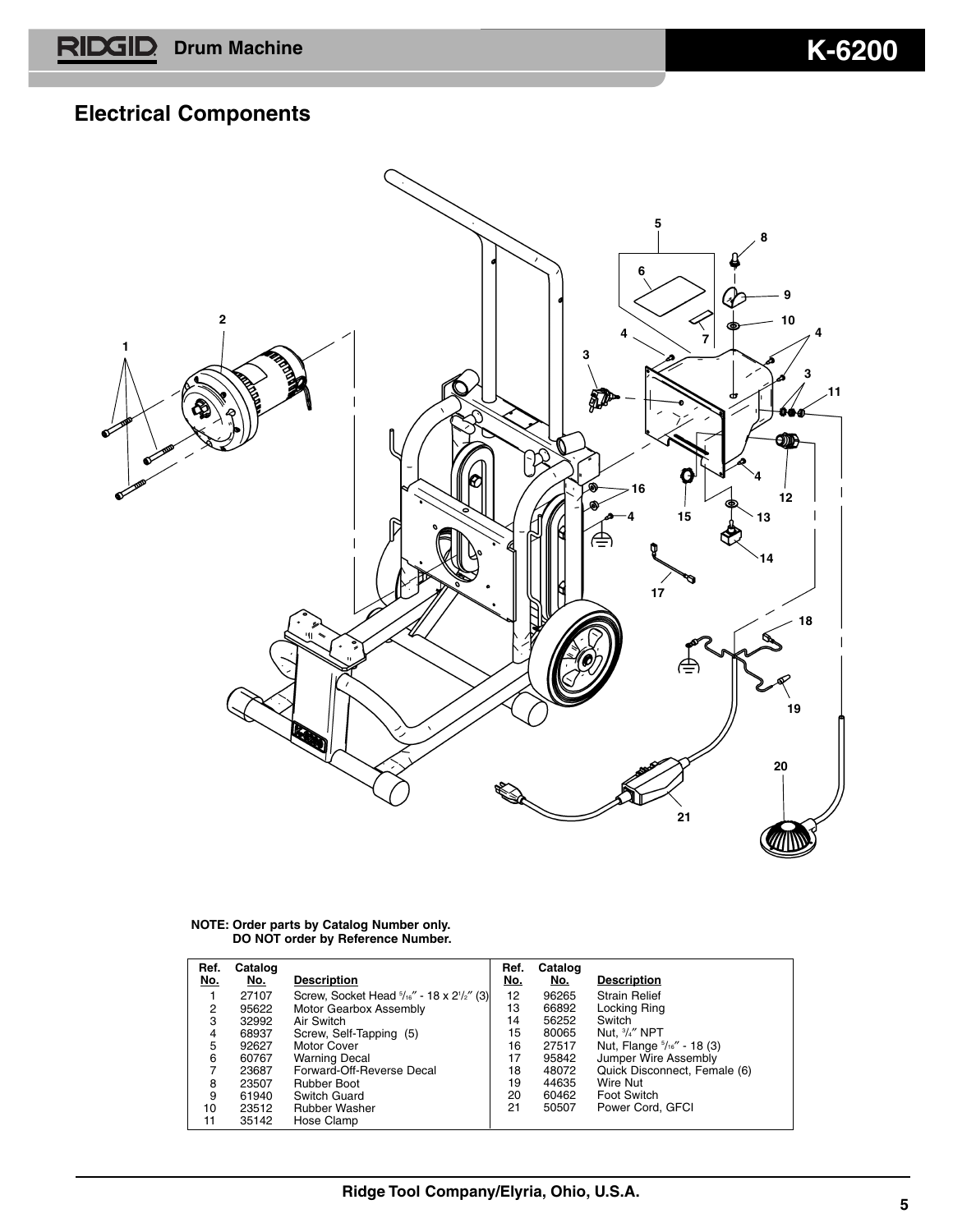# **Motor/Gearbox Components**



#### **NOTE: Order parts by Catalog Number only. DO NOT order by Reference Number.**

| Ref.<br><u>No.</u> | Catalog<br>No. | <b>Description</b>              | Ref.<br>No. | Catalog<br>No. | <b>Description</b>          |
|--------------------|----------------|---------------------------------|-------------|----------------|-----------------------------|
| —                  | 95622          | Motor/Gearbox Assembly          | 8           | 95942          | O-Rina                      |
|                    | 90255          | Screw                           | 9           | 95947          | <b>Output Gear Assembly</b> |
| 2                  | 95922          | Gearcase, Front                 | 10          | 95952          | Sleeve Bearing              |
| 3                  | 95927          | Pin.                            | 11          | 95957          | Bearing                     |
| 4                  | 58502          | Wave Washer                     | 12          | 95962          | Gear Case, Back             |
| 5                  | 95932          | Gear Assembly, 1st Intermediate | 13          | 95967          | Seal                        |
| 6                  | 44760          | Bearing                         | 14          | 60532          | Screw                       |
|                    | 95937          | <b>Wave Washer</b>              | 15          | 95972          | Motor                       |